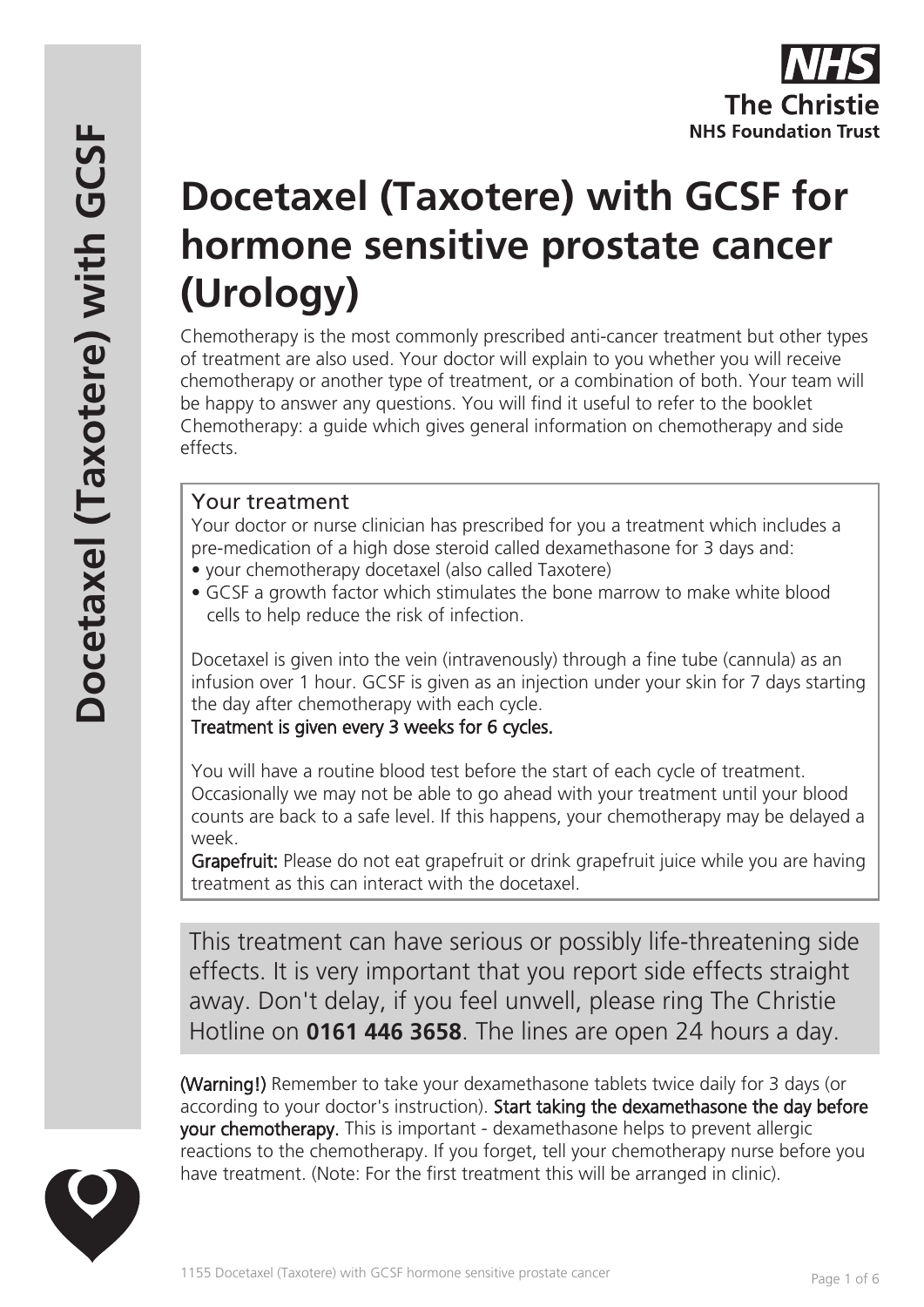# Please note:

#### • Immediate allergic reaction

Some people may have an **immediate allergic reaction** to the chemotherapy. You may feel short of breath, develop a rash on your body and have red flushes. This is temporary but call your nurse immediately. The nurse can give you an injection to stop this.

## • Steroid side effects

Take your **prescribed steroid tablets** with food as they may cause indigestion. To help reduce this indigestion your doctor will also prescribe Lansoprazole/omeprazole. The steroid tablets may also increase your appetite. It is better to take them earlier in the day, for example with breakfast and lunch, since they can make your feel more alert and prevent sleep.

Steroid tablets can alter your mood causing you to feel low, irritable or agitated. Please tell your doctor or nurse if this is a problem.

Steroids can cause your blood sugar to rise. If you are diabetic then you may need to increase the dose of any diabetic medication you take (insulin or tablets). You should discuss this with your doctor before starting the treatment.

#### • GCSF side effects

GCSF a growth factor which stimulates bone marrow to make white blood cells may be used during chemotherapy treatment to help reduce the risk of infection.

Possible side effects of GCSF may include nausea, vomiting, chest pain, musculoskeletal pain, tiredness, generalised weakness, hair loss, skin rash, constipation, anorexia, diarrhoea, cough, sore mouth/throat, headache and gout. These side effects are the most common side effects of GCSF. Some people may experience other less common side effects, therefore it is important to tell your hospital doctor or nurse about any side effects that you experience.

# Possible side effects

Chemotherapy can cause many different side effects. Some are more likely to occur than others. Everyone is different and not everyone gets all the side effects. Most side effects are usually temporary, but in some rare cases they can be life-threatening. It is important to tell your hospital doctor or nurse about any side effects so they can be monitored and, where possible, treated.

# Common side effects (more than 1 in 10)

# Increased risk of serious infection (Warning!)

You are vulnerable to infection while you are having chemotherapy. Minor infections can become lifethreatening in a matter of hours if left untreated. Symptoms of infection include fever, shivering, sweats, sore throat, diarrhoea, discomfort when you pass urine, cough or breathlessness. We recommend that you use a digital thermometer so you can check your temperature. You can buy one from your local chemist.

## If you feel unwell, you have symptoms of an infection or your temperature is 37.5ºC or above, or below 36ºC contact The Christie Hotline straight away.

# • Anaemia (low number of red blood cells)

While having this treatment you may become anaemic. This may make you feel tired and breathless. Let your doctor or nurse know if these symptoms are a problem. You may need a blood transfusion.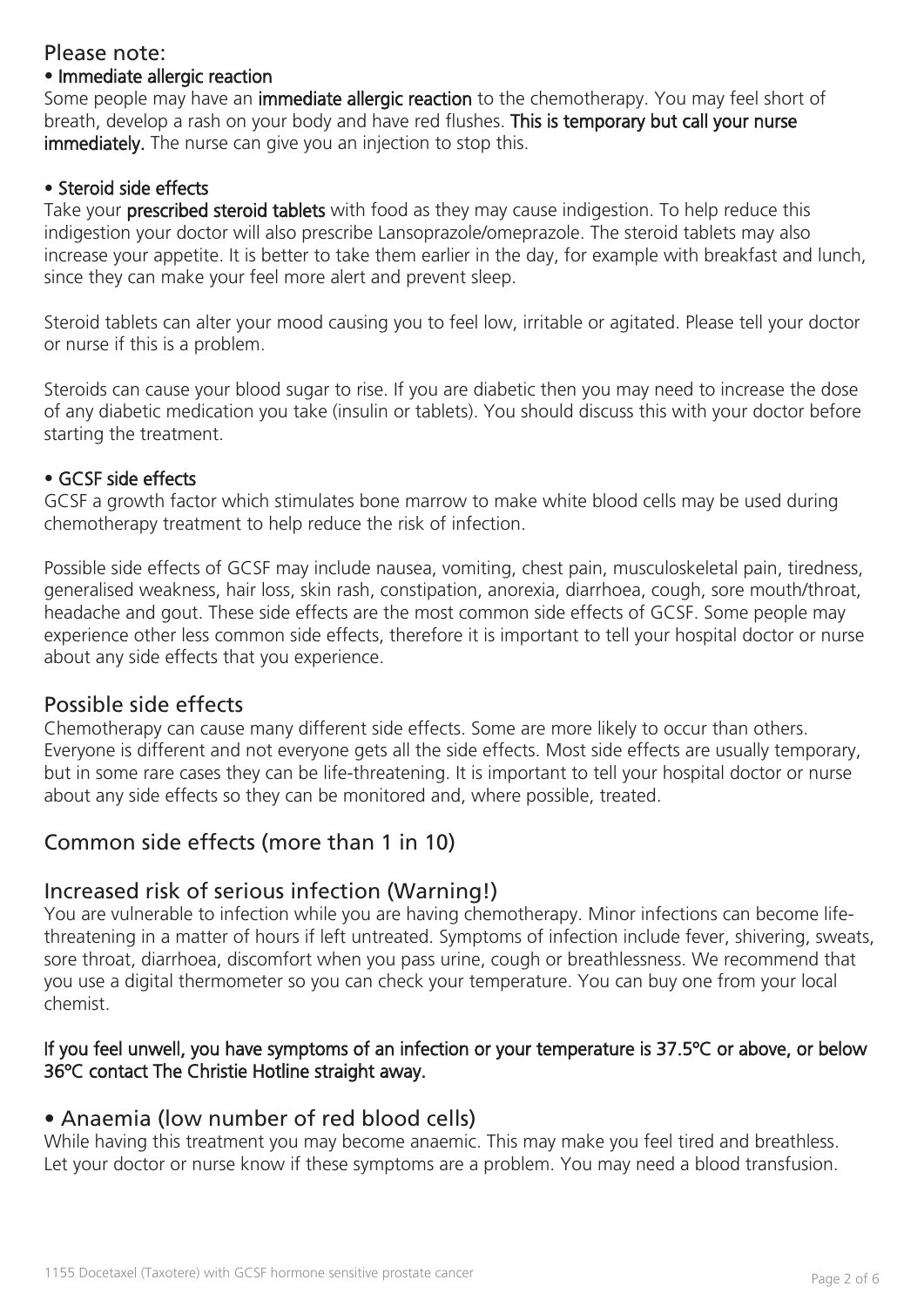# • Bruising or bleeding (Warning!)

This treatment can reduce the production of platelets which help the blood clot. Let your doctor know if you have any unexplained bruising or bleeding, such as nosebleeds, bloodspots or rashes on the skin, and bleeding gums. You may need a platelet transfusion.

# • Lethargy

Some chemotherapy may make you feel tired and lacking in energy. It can be frustrating when you feel unable to cope with routine tasks. Speak to your nurse or doctor for further information. If necessary, take time off work. Gentle exercise, such as walking, can be beneficial.

## • Hair loss

Hair loss is usually total. The hair falls out gradually 10 to 14 days following your first course of treatment. Body and facial hair can also fall out. The time scale varies from person to person. Please remember that this is a temporary side-effect and your hair will begin to grow back a few weeks after your treatment has ended. In a small number of cases there has been prolonged or permanent hair loss.

The cancer information centre offers a coping with hair loss service to all patients where support, information and advice will be given. Drop in, contact 0161 446 8100 or email informationcentre@christie.nhs.uk. Information about the wig service can also be found here and vouchers for wigs can also be obtained for eligible patients. The wig room provides a drop in service, please see The Christie leaflet 'The wig fitting service' for further information.

The Maggie's Centre runs a Talking Heads hair loss support workshop for anyone who is anticipating or experiencing hair loss (both men and women). These sessions cover the practicalities of hair loss as well as offering support with its emotional impact. Contact Maggie's on 0161 641 4848 or email manchester@maggiescentres.org.

# • Heartburn

Chemotherapy treatment can cause indigestion or reflux. If you experience this, please contact The Christie Hotline. Heartburn can be treated with medication from your GP.

# • Joint and muscle pain

Pain in the joints (also called arthralgia) or muscles (also called myalgia) can be a temporary side effect while having chemotherapy. It is important to tell your doctor or nurse about this, so that appropriate painkillers can be prescribed.

# • Diarrhoea IWarning!)

If this becomes a problem while you are having treatment, contact The Christie Hotline for advice on 0161 446 3658. If you develop severe diarrhoea, it is important to contact The Christie straightaway as this may be a sign of a serious infection. Don't delay!

# • Tingling and numbness in the fingers and toes

This is due to the effect of the chemotherapy on the nerves and is known as peripheral neuropathy. You may also notice that you have difficulty doing up buttons or similar tasks. Tell your doctor if you notice any numbness or tingling in your hands or feet. This usually improves a few months after treatment has finished, although this may be permanent.

# • Changes in nails

The nails may become brittle and their texture or colour may change. This change grows out over several months once the treatment has finished. The nail may lift from the nail bed. If this occurs be very diligent with hand washing. Contact this hospital straightaway if you notice any discharge or oozing from the nail.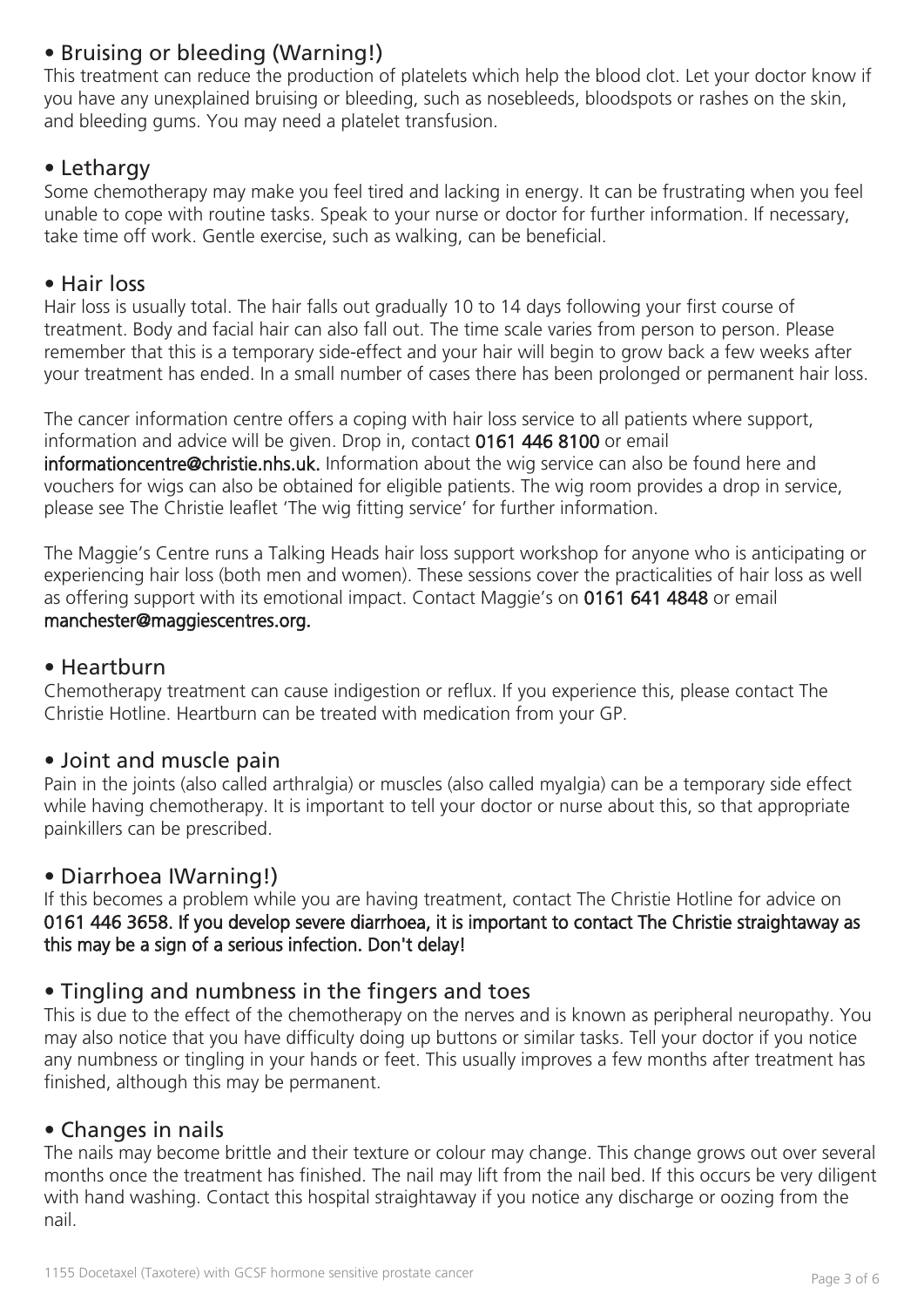# • Sore mouth

Your mouth may become sore or dry, or you may notice small mouth ulcers during this treatment. Drinking plenty of fluids and cleaning your teeth regularly and gently with a soft toothbrush can help to reduce the risk of this happening. We can prescribe a mouthwash for you to use during treatment. You can dilute this with water if your mouth is sore. Ask your doctor or nurse for further advice. There is also general mouth care information in the chemotherapy booklet. If you continue to have a sore mouth, please contact The Christie Hotline.

# • Skin rash

You may develop a skin rash. This is usually mild and easily treated. Please tell your doctor on your next visit.

# • Fluid retention

The chemotherapy can cause fluid retention, so that your hands and feet become swollen. This will be temporary but should you experience this, contact your hospital doctor or nurse.

# • PPE (palmar-planter erythema)

The skin on your hands and feet may become very dry, red and sore with some cracking. Tell your doctor as creams and tablets can be prescribed which can help. Your chemotherapy dose may need to change. Try to keep your hands and feet cool and if possible, uncovered.

## • Increased sensitivity to the sun

Your skin will tan/burn in the sun more easily. Sit in the shade, avoid too much sun and use sunblock cream/hats.

## • Strange taste

Chemotherapy can often leave a strange, metallic taste in your mouth. It can also make food seem tasteless and bland. Normal taste will usually come back after the treatment finishes. Ask the staff for dietary booklets which you may find helpful

# Uncommon side effects (less than 1 in 10)

# • Blood clots (Warning!)

During chemotherapy you are more at risk of blood clots in the legs (DVT) or lungs (PE). Occasionally these clots can be life-threatening. To help prevent clots, keep mobile and drink plenty of non-alcoholic fluids.

#### • Nausea and vomiting (sickness)

The severity of this varies from person to person. Anti-sickness medication may be given along with your chemotherapy to prevent this. You will be given anti-sickness tablets to take at home. If you continue to feel or be sick, contact your GP or this hospital, because your anti-sickness medication may need to be changed or increased.

# • Constipation

Try to drink plenty of fluids and eat foods high in fibre. Report this to your hospital doctor who may prescribe a suitable laxative. Ask the staff for a copy of The Christie booklet 'Eating - help yourself' which has useful ideas about diet when you are having treatment.

# • Hyperpigmentation

Your skin may appear darker in colour or lightly tanned, especially around the joints. This is known as hyperpigmentation. Asian and African-Caribbean people may develop noticeable light patches on their skin. The skin will return to normal when treatment is finished.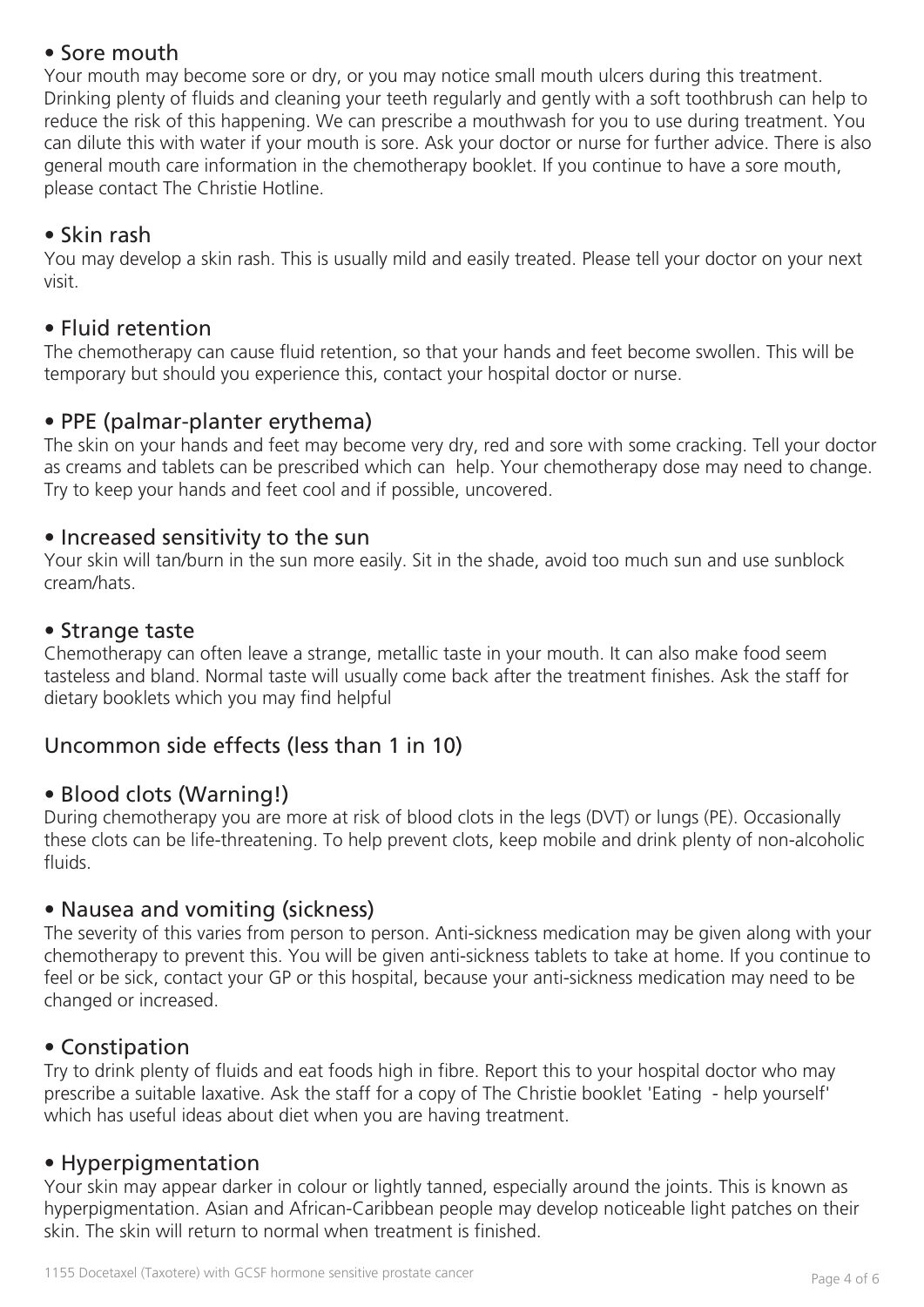# Rare side effects (less than 1 in 100)

## • Extravasation

Extravasation is when chemotherapy leaks outside the vein. If you develop redness, soreness or pain at the injection site at any time, please let us know straight away by ringing The Christie Hotline on 0161 446 3658 (24 hours).

#### Serious and potentially life-threatening side effects

In a small proportion of patients, chemotherapy can result in very severe side effects which may rarely result in death. The team caring for you will discuss the risk of these side effects with you.

## Sex, contraception and fertility

Protecting your partner and contraception: We recommend that you or your partner use a condom during sexual intercourse while you are having the course of chemotherapy. Chemotherapy is dangerous to unborn babies and this will also protect you and your partner from any chemotherapy drugs that may be present in semen and in the vagina. If you suspect that you may be pregnant please tell your doctor immediately.

Fertility: This chemotherapy may affect your ability to have children. Your doctor or nurse should have discussed this with you. If not, please ask them before you start treatment.

## Late side effects

Some side effects may become evident only after a number of years. In reaching any decision with you about treatment, the potential benefit you receive from treatment will be weighed against the risks of serious long term side effects to the heart, lungs, kidneys and bone marrow. With some drugs there is also a small but definite risk of developing another cancer. If any of these problems specifically applies to you, the doctor will discuss these with you and note this on your consent form.

#### **Contacts**

If you have any general questions or concerns about your treatment, please ring the area where you are having treatment:

Administration enquiries - 0161 918 7606/7610 Chemotherapy nurse - 0161 918 7171 Clinical trials unit - 0161 918 7663

For advice ring The Christie Hotline on 0161 446 3658 (24 hours)

Your consultant is: .....................................................................

Your hospital number is: ...........................................................

Your key worker is: ....................................................................